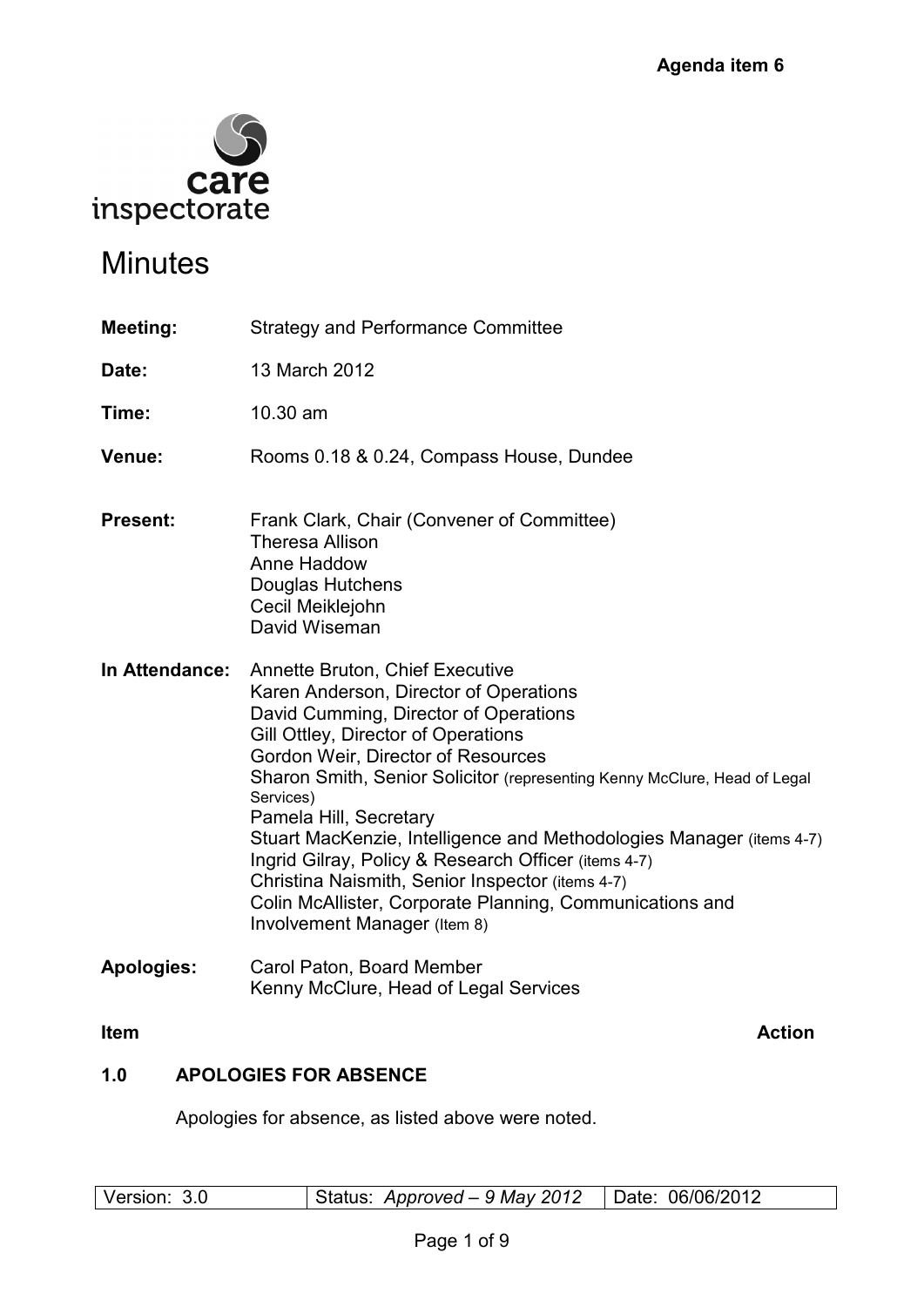# **2.0 DECLARATION OF INTEREST**

David Wiseman, Board Member made a declaration of interest in respect of Report Number SP-04-2012, item 6, as he was involved in the development of the strategic intelligence framework when seconded to the Scrutiny Bodies Project interim team.

#### **3.0 MINUTE OF STRATEGY AND PERFORMANCE COMMITTEE MEETING HELD ON 17 JANUARY 2012**

 The minute of the meeting held on 17 January 2012 was submitted and approved as a correct record.

### **4.0 MATTERS ARISING**

**4.1** Item 4.0 –It was noted that the Convener of the Complaints Sub Committee and the Director of Operations (Intelligence and Complaints) had not yet met to progress the production of the intended report to Strategy and Performance Committee. The Director of Operations (Intelligence and Complaints) advised that the paper would be presented to Complaints Sub Committee on 17 April 2012 then Strategy and Performance Committee on 8 May 2012.

**DoO (I&C)** 

Following the removal of a paper intended to be discussed at the Complaints Sub Committee on 8 March 2012 the Convener of the Complaints Sub Committee requested clarification of the process when items were referred to the Complaints Sub Committee from the Strategy and Performance Committee. The Chair advised that all papers should be considered by the Executive Team before they were presented to any Board or Committee meeting. The Chief Executive confirmed that the correct management of papers to be presented to any Board or Committee meeting would be ensured in future. If any issues arose with the submission of a paper these would be discussed with the Convener of the Committee prior to any action being taken.

It was noted that when the Complaints Sub Committee was formed part of its developing role was to provide assurance to the Board that intelligence gained from complaints investigations was acted upon in a consistent manner across the organisation. The Complaints Sub Committee remit would be reviewed along with the other committees' remits following the first year of business.

The Convener of the Complaints Sub Committee requested clarification about why the Complaints Sub Committee had not been consulted during the recent internal audit of complaints. It was noted that the internal auditors had not felt it necessary to approach the Complaints Sub Committee following their review of the handling of complaints. In hindsight, it was agreed that the

| Version: 3.0 | Status: Approved - 9 May 2012   Date: 06/06/2012 |  |
|--------------|--------------------------------------------------|--|
|              |                                                  |  |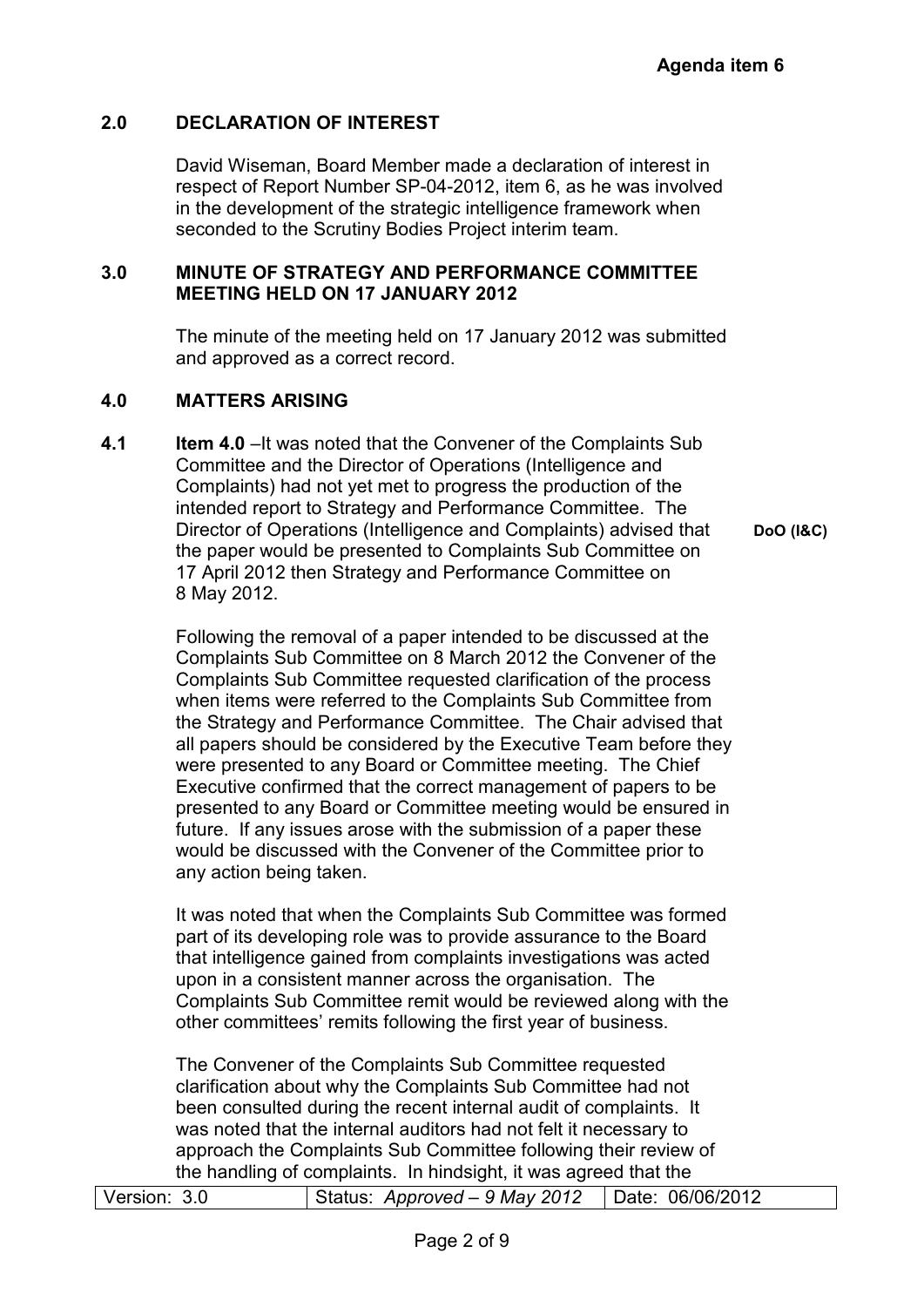audit scope should have provided for a meeting with the Complaints Sub Committee.

- **4.2 Item 5.0**  The Chair advised members that the appendix to the previous minute had been revised, based on comments from the 17 January 2012 Strategy and Performance Committee, and passed to the Sponsorship Team. The Sponsorship Team had identified two areas, which should be more explicit within the plan. These were:
	- The Care Inspectorate's role in support of the regulation of the social services workforce by SSSC.
	- liaison with Audit Scotland/Accounts Commission on the forthcoming integrated children's services inspections and the contribution to integrated, outcomes-based Community Planning Partnerships scrutiny.

A summarised version of the revised plan would be re-submitted to the Sponsorship Team by 16 March 2012 for Ministerial approval.

#### **5.0 IMPROVING OUR CORE BUSINESS – QUICK WINS REPORT NO: SP-03-2012**

The Director of Operations (Intelligence and Complaints) introduced the report, which was considered alongside items 6 and 7.

The Intelligence and Methodologies Manager provided an overview of the report, which updated the Committee on action taken by the Intelligence and Complaints Directorate to progress quick wins in improving scrutiny. The following updates were also provided:

- Displaying information in the RMS in a more meaningful way the next step would be to help inspectors interpret the data.
- Revised Workload Management Tool this would be completed by end May 2012 for all regulated care services.
- Setting up discussion forums the service user engagement forum had asked key questions on engagement statements. The feedback would be used to inform intensity for the coming year.
- Ease of access to information within the Care Inspectorate some information was difficult to access for staff not based in HQ. The News Today summary page, which would be communicated every Friday, would provide a more easily accessible method for staff to bring themselves up to date.
- Staff were working with ICT colleagues in all of these developments.

| Version: 3.0 | Status: Approved - 9 May 2012   Date: 06/06/2012 |  |
|--------------|--------------------------------------------------|--|
|              |                                                  |  |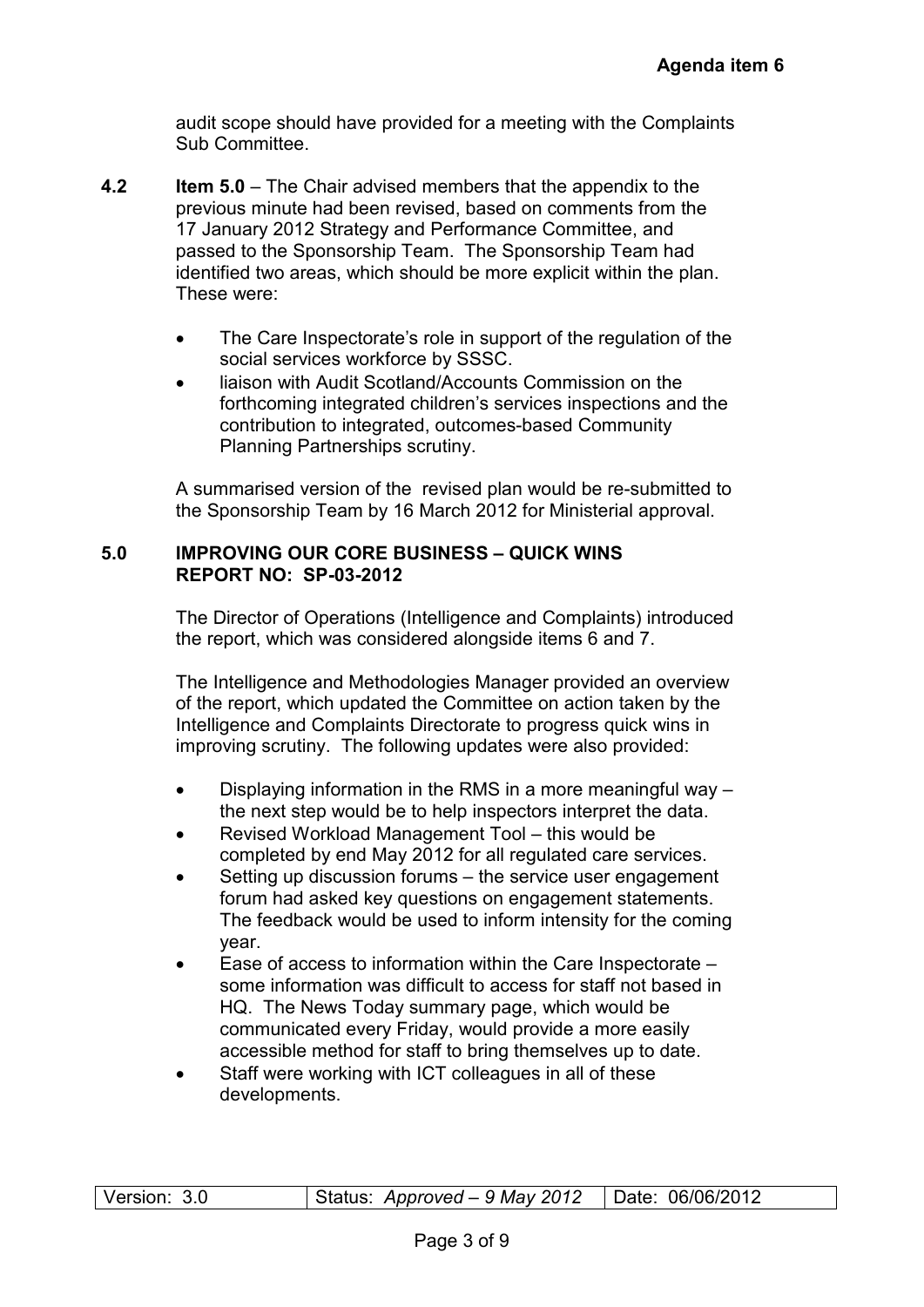The Committee:

Noted the quick wins identified by staff and the actions taken to put them in place.

#### **6.0 STRATEGIC INTELLIGENCE FRAMEWORK REPORT NO: SP-04-2012**

The Policy and Research Officer introduced this report, which informed the Committee of the progress made in developing the Strategic Intelligence Framework and presented the draft Strategic Intelligence Framework.

During discussion, the following points were noted:

- This was a helpful piece of work, which was being taken forward in very positive way. The Care Inspectorate now needed to deliver the outcomes as quickly as possible.
- Bringing all the intelligence together was vital but difficult. The vision should be more explicit with a paragraph exploring the ability to identify problems and risks in the sector, which may not be addressed by scrutiny but may need to be addressed within the sector and by other bodies, including Scottish Government.
- It would be important to be clear about how intelligence was used and what impact it had in securing improved outcomes for service users.
- The integration of social work and social care outcomes needed to be taken ahead through inspection. However, the Care Inspectorate also needed to be alert to how this affected the under delivery of social work and be flexible in the inspection methodology to take account of structural and legislative change.
- Further consideration needed to be given as to how health and social care professionals alerted the Care Inspectorate to information in order for this to become routine and not just a perception that information would be received through whistleblowing.
- A systematic and constructive way of collecting information from the new relationships with health and social care was needed.
- The issues of public expectation should be led and managed. The Care Inspectorate had a duty to inform society as to what "good" was and needed to consider how to do this effectively, including how to get staff and other stakeholders appropriately informed and engaged.
- Forward thinking was needed about using the intelligence to inform the public through possible "state of the nation" reports and how that would be most helpful. Similarly, there were practical methods of engaging people to give feedback, for example, the review of the National Care Standards and

| Version: 3.0 | Status: Approved - 9 May 2012   Date: 06/06/2012 |  |
|--------------|--------------------------------------------------|--|
|              |                                                  |  |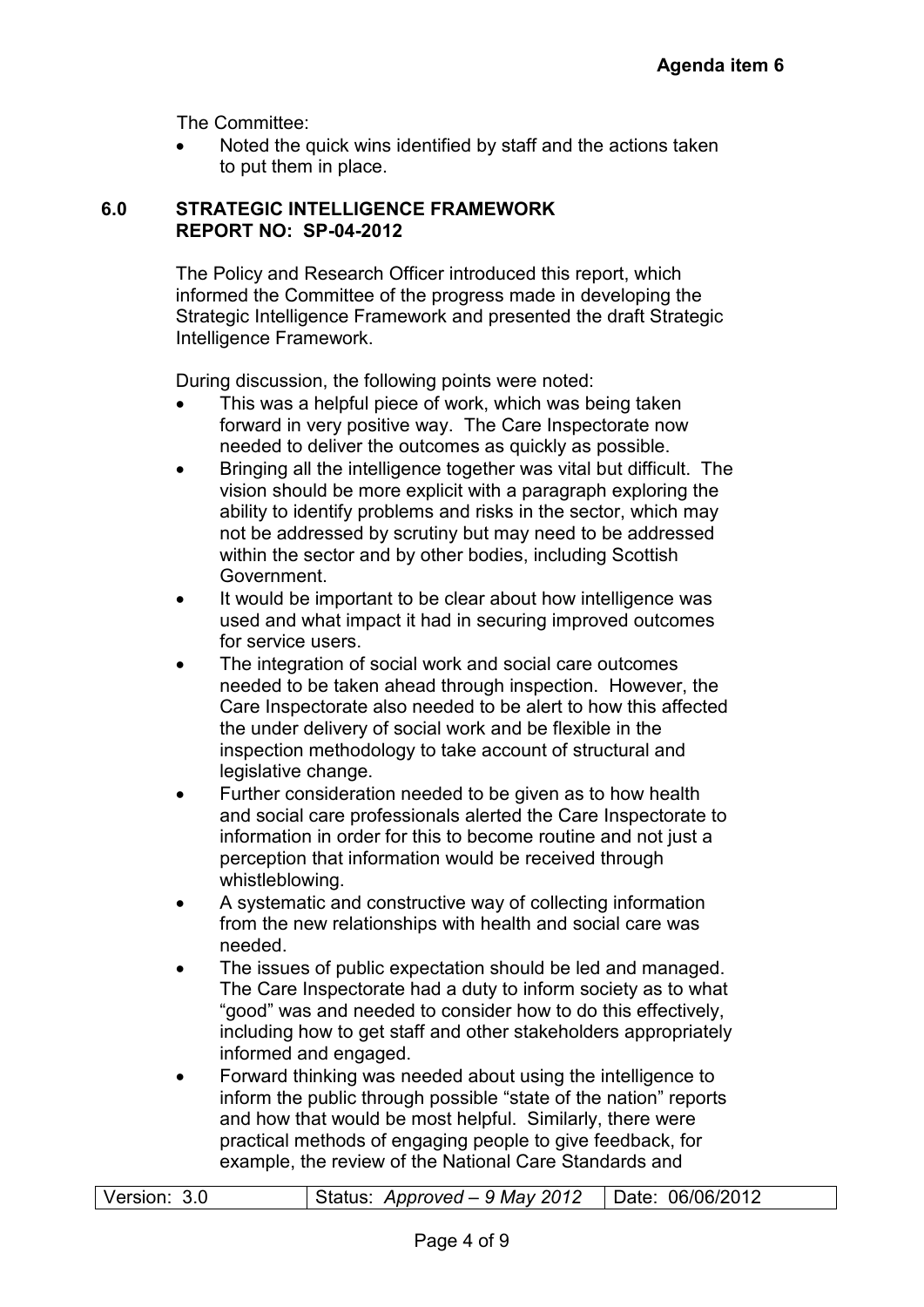addressing the health dimension of those in receipt of social care ie. acute hospitals. There had been a lot of progress but these were early steps.

The Committee:

- Noted the report and the progress made against the milestones for the project.
- Was assured that the general direction of travel was sound.
- Requested (given the central nature of the Framework to the business of the organisation) that the pace of the work be stepped up.
- Approved the Framework subject to the inclusion of a paragraph exploring the ability to identify problems and risks in the sector, which may not be addressed by scrutiny and encouraging/mobilising the sector and other public bodies including Scottish Government to address these.
- Endorsed the improvement plan for 2012-13, which would be submitted to the first full Board meeting in 2012-13 for final approval.

# **7.0 RISK FRAMEWORK REPORT NO: SP-05-2012**

The Senior Inspector introduced the report, which informed the Committee of the progress made in developing the Risk Framework and outlined the further work, which required to be carried out. Staff would be advised in March 2012, mainly through team meetings, of what the self evaluation process would be from April until June 2012. Information would be compiled by managers and presented to the Executive Team. This would inform what the Care Inspectorate did in pre-inspection planning, operational planning and inspection.

During discussion, the following points were noted:

- The Framework was a commentary on the Care Inspectorate's ability to assess risk. From a governance viewpoint, this represented a good analysis but it was clear that further development work needed to take place. It was risk-based and proportionate although at that stage it was based on imperfect risk awareness.
- The purpose of the self evaluation was to build capacity and to build people's skills in assessing risk and turning information into intelligence.
- Following the development day held on 28 February 2012, individual workstreams were being developed.
- The Care Inspectorate was aiming for a more sophisticated. better-informed risk based approach than it currently had. A three year plan was required as time was needed for development. The Board needed assurance that this was

| Version: 3.0 | Status: Approved - 9 May 2012   Date: 06/06/2012 |  |
|--------------|--------------------------------------------------|--|
|              |                                                  |  |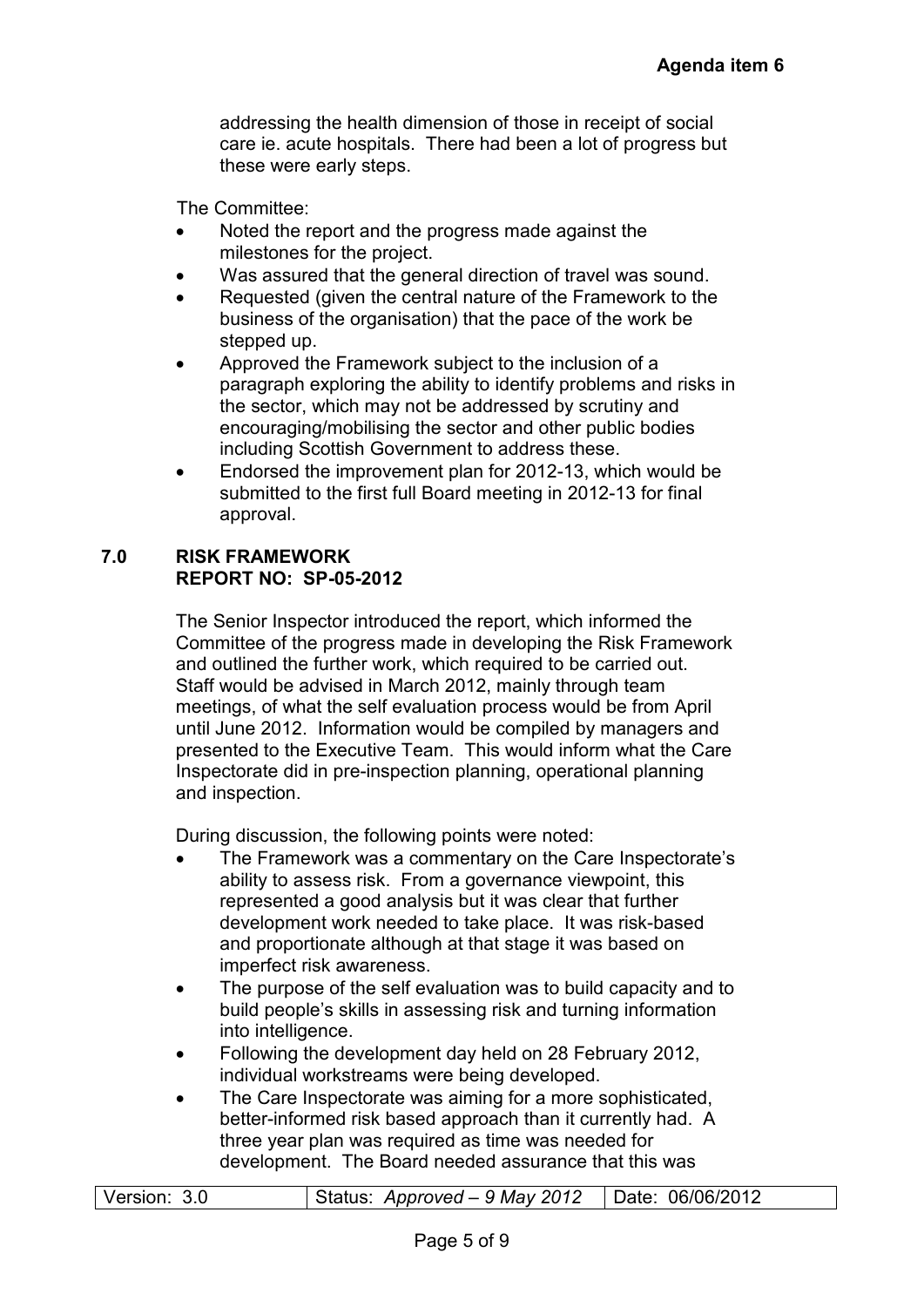being pursued as a priority.

- There was a related issue about attitudes to risk, particularly amongst people who used services and their carers. There was a need to measure and balance risk against informed choice. Professionals tended to be more risk averse than people who used services. There should be an emphasis on providing choice and this should be reflected in the approach to commissioning of services. The Care Inspectorate needed to provide guidance on how to help people make these choices and, to ensure that others were providing this choice.
- The Care Service Questionnaires (CSQs) should be improved as there were gaps, particularly with regards to the views of carers.
- The Care Inspectorate was uniquely placed in terms of the amount of evidence it held as was shown in the previous year with Southern Cross. Inspection staff routinely acquired soft intelligence and to add value to the work with local authorities the information could be shared. This work should be exploited and developed.
- A risk assessment tool demonstration at a future Board event would be helpful. Other risk methodologies that were used could also be discussed. The Board could look at several different aspects of how the Care Inspectorate assessed risk and this could be done following the self evaluation.
- There were a number of practical issues, which needed to be addressed before the methodology would be successful these were being taken forward.
- Risk and intelligence were closely linked and required convergence and alignment as appropriate.

The Director of Operations (Intelligence and Complaints) thanked the Committee for the very helpful discussion and points raised. In terms of governance it was confirmed that there would be an improvement plan that covered intelligence and risk and that the Programme Board would oversee this work. A report would be presented to the 14 June 2012 Board with one unified plan identifying remedial action.

The Committee:

- Noted the report and the progress made against the milestones for these projects and agreed that as for Intelligence the pace of the development work needed to be stepped up .
- Approved the draft Risk Framework and noted the work to be concluded in undertaking a comprehensive self-evaluation process in order to complete an improvement plan.
- Noted that a further report would be provided to the 14 June 2012 Board.
- Agreed that a future Board development session would

| Version: 3.0 | Status: Approved - 9 May 2012   Date: 06/06/2012 |  |
|--------------|--------------------------------------------------|--|
|              |                                                  |  |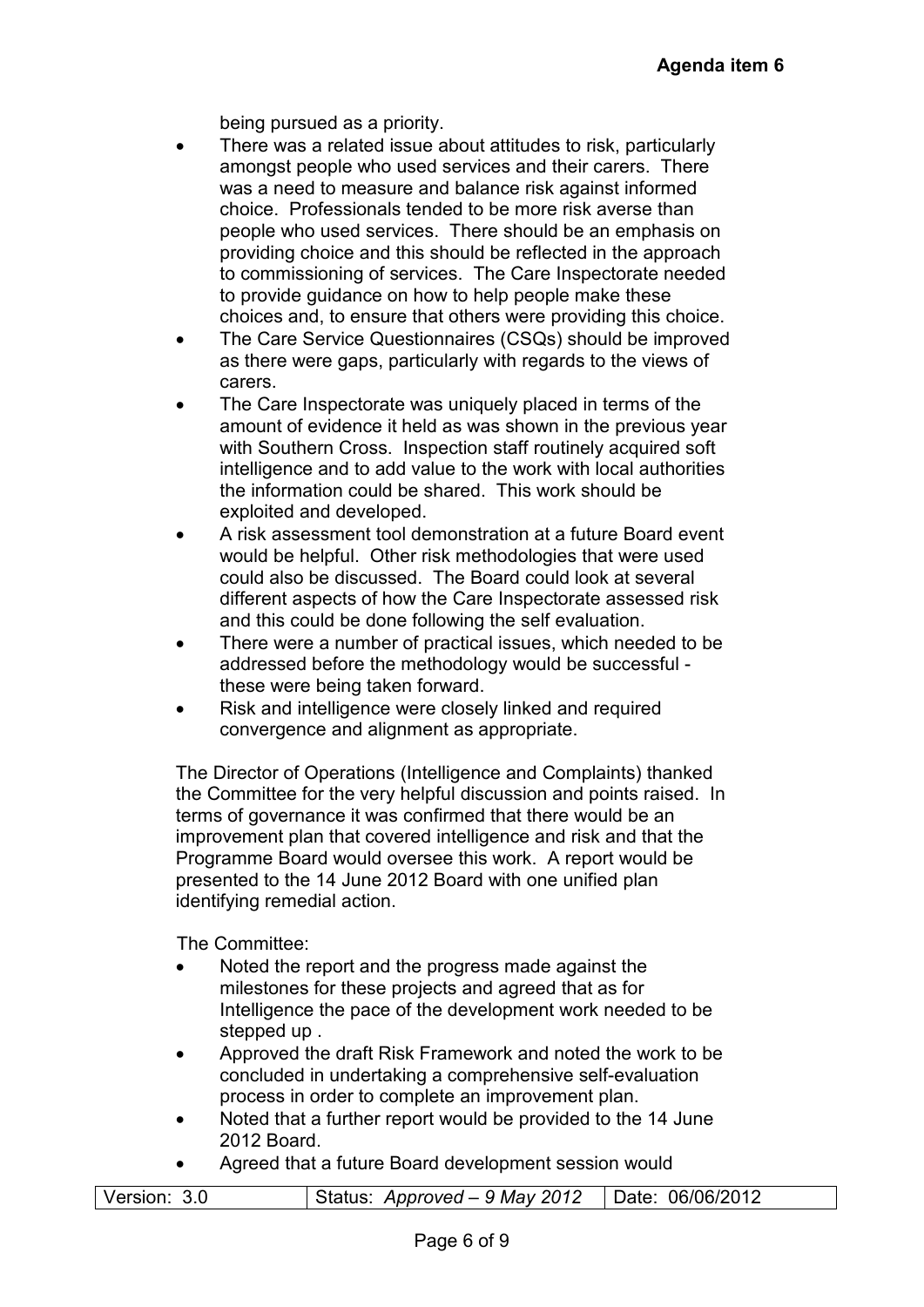include an overview of the various risk assessments and a demonstration on the risk tool.

#### **8.0 INVOLVEMENT PLAN – INVOLVING PEOPLE, IMPROVING SERVICES REPORT NO: SP-06-2012**

The Director of Operations (Planning, Assurance and Public Reporting) introduced the report, which presented the Committee with a progress report and invited comments on the draft Involvement Plan. The strategy had been developed in co-production with both a project and reference group following the 20 December 2011 Board. The co-production groups would continue work on the plan and a final report would be presented to the 14 June 2012 Board.

The Corporate Planning, Communications and Involvement Manager advised the Committee that the co-production groups felt that the document should be externally facing so that it did not look or feel like a typical paper ie. jargon should be limited and there should be no mention of "strategy" in the document. The group had produced an involvement charter which also embodied the organisation's ambitions and which should thread through all of the Care Inspectorate's work. Involvement continued to be embedded including bringing the Involving People group and the lay assessors all together for the first time. The impact of the actions to achieve the outcomes, of the plan, would need tested.

During discussion, the following points were noted:

- More work was needed on the outcomes to demonstrate the commitment to involving people as well as being able to evidence the benefit as the work had resource implications. The next phase of work by the group would focus on impact in order to provide measurable targets.
- Co-production, co-responsibility and co-authority went hand-in-hand. The actions should be ranked, costed and prioritised with expectations managed for people to accept which areas could be actioned within resource limitations.
- The Care Inspectorate was an exemplar for involving people which included, talking with people as part of the inspection methodology, which could be more explicit within the plan, as well as how the sector could be encouraged to improve involvement.
- Further thought and consideration was required on the issue of paying people for their involvement. The Care Inspectorate had continued with any payments that the successor bodies had paid previously. The Care Commission had received all "greens" and a commendation by internal audit for their involvement work. That review had provided some of the

| Version: 3.0 | Status: Approved - 9 May 2012   Date: 06/06/2012 |  |
|--------------|--------------------------------------------------|--|
|              |                                                  |  |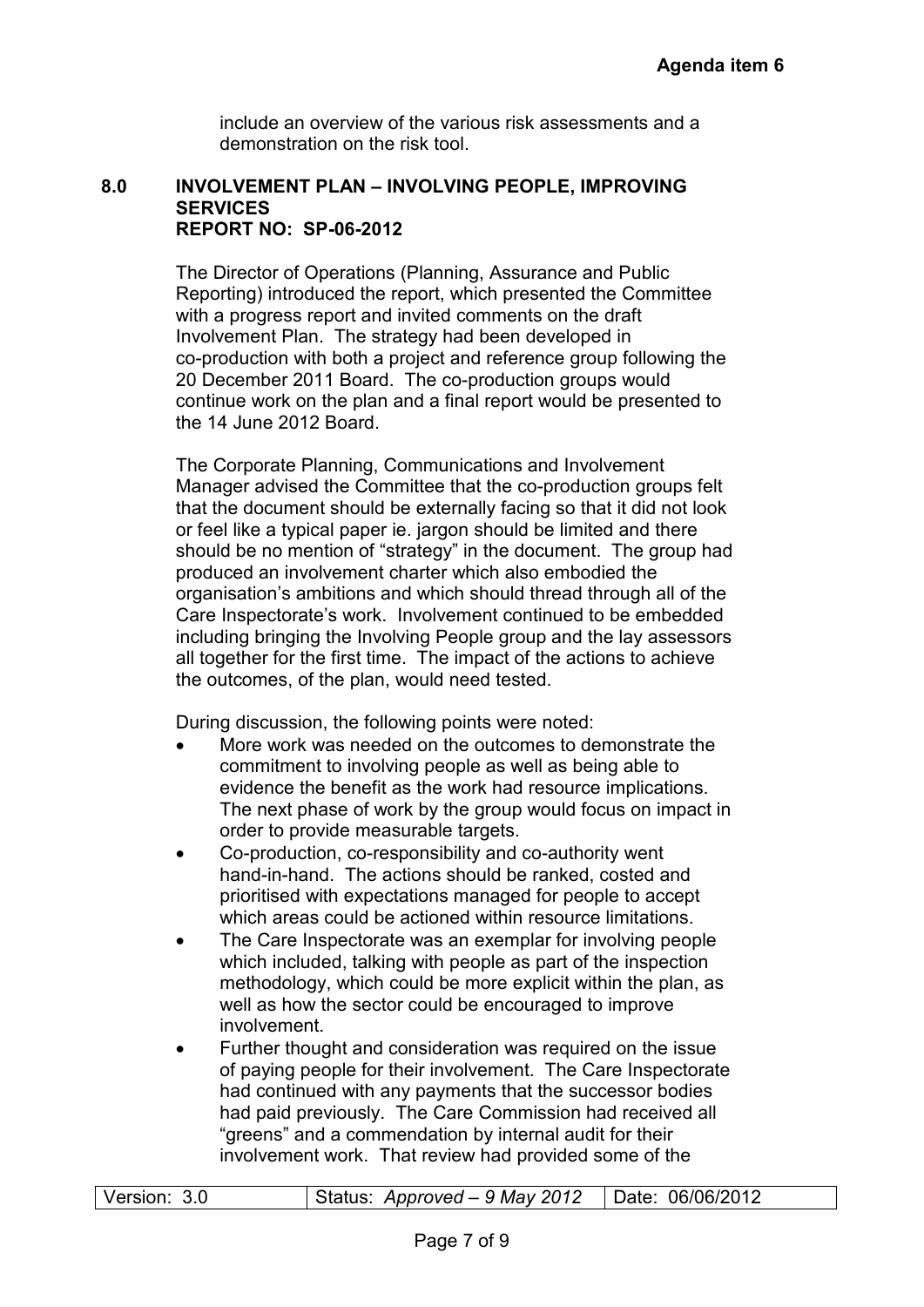evidence base to build the plan and the Care Inspectorate had moved on from there as a stepping stone.

- Work on "values" was important and the group's contribution was invaluable but it did not represent all stakeholders. The Care Inspectorate would establish what was wanted for the organisation and involvement would inform that rather than shape it.
- The membership of the Involving People group should be kept under review to ensure wider representation.
- Fundamental within involving people was the capacity of the people who were involved and building a supportive framework to continue their involvement. Equally important was staff involvement and encouraging involvement within the inspection methodology.
- The Care Inspectorate should be careful not to over consult. The starting base was high and momentum should be maintained.
- The Chief Executive and the Chair were grateful to everyone who had been involved in this work and would arrange a meeting to give thanks personally.

The Committee:

- Noted the report.
- Agreed that further work was needed on the "outcomes" resulting from meaningful involvement.
- Welcomed the intention to broaden the range of those involved.
- Agreed that the momentum, which had been developed in taking the work forward, should be maintained.
- Noted that a final report would be presented to the 14 June 2012 Board.

### **9.0 REPORT FROM COMPLAINTS SUB COMMITTEE: 24 JANUARY 2012 (UNCONFIRMED)**

The Convener of the Complaints Sub Committee drew the Committee's attention to the lessons learned section of the minute.

The Committee:

Noted the report.

# **10.0 AOCB**

There was no other competent business.